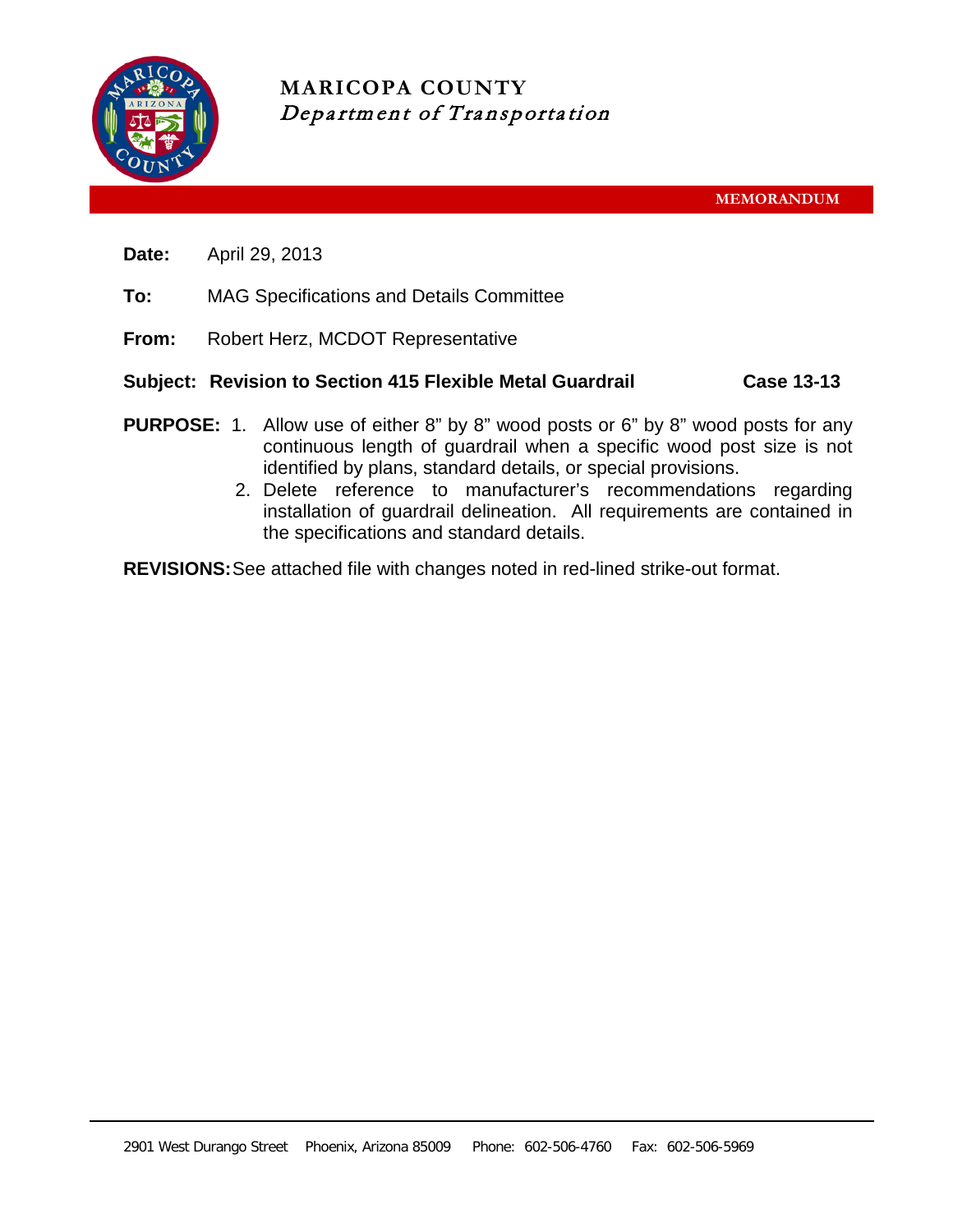## **SECTION 415**

### **FLEXIBLE METAL GUARDRAIL**

#### **415.1 DESCRIPTION:**

The work under this section shall consist of furnishing all materials, constructing new guardrail, and delineating guardrail sections at the locations shown on the plans.

Guard rail end treatments shall be as specified on the plans or special provisions.

### **415.2 MATERIALS:**

The rail elements, bolts, nuts and other fittings shall conform to the specifications of AASHTO M 180, except as modified in this section. The rail metal shall conform to AASHTO M 180, Type I, Class A and in addition to the requirements of AASHTO M 180, shall withstand a cold bend, without cracking of 180 degrees around a mandrel of a diameter equal to 2 1/2 times the thickness of the plate.

Three certified copies of mill test reports of each heat from which the rail element is formed shall be furnished to the Engineer.

All materials shall be new, except as otherwise noted on the plans or special provisions.

Railing Parts furnished under these specifications shall be interchangeable with similar parts regardless of source. All surfaces of guardrail elements that are exposed to traffic shall present a uniform, pleasing appearance and shall be free of scars, stains or corrosion.

Nails shall be 16 penny common galvanized.

Bolts shall have shoulders shaped to prevent the bolts from turning.

Unless otherwise specified the rail elements, terminal sections, bolts, nuts, and other fittings shall be galvanized in accordance with Section 771. Where galvanizing has been damaged, the coating shall be repaired in accordance with Section 771.

Guardrail reflector tabs shall be either 3003-H14 Aluminum strip  $0.063 \pm 0.004$  inches thick, or steel strip  $0.078 \pm 0.008$  inches thick galvanized in accordance with ASTM A-653 coating designation G 90. The reflector material shall be high-reflectivity sheeting, either silver-white or yellow and shall conform to the requirements of Arizona State Department of Transportation Standard Specifications for Road and Bridge Construction. Adhesive for sheeting attachment to the metal tab shall be of the type and quality recommended by the sheeting manufacturer. Reflector tabs shall conform to the Reflector Tab Detail of Maricopa County Department of Transportation Standard Detail 3002.

Timber for posts and blocks shall be rough sawn (unplanned) or S4S with the nominal dimensions indicated. Any species or group of woods graded in accordance with the requirements for Timber and Posts of the Western Wood Products Association may be used. Timber shall be No. 1 or better, and the stress grade shall be as follows:

| 6" by 8" Post and Block   | 1200 psi |
|---------------------------|----------|
| 8" by 8" Post and Block   | 900 psi  |
| 10" by 10" Post and Block | 900 psi  |

When the plans show guardrail systems using 8" by 8" timber posts and blocks, the Contractor may use 8 1/4" nominal size posts and blocks with a stress grade of 825 pounds per square inch. Substitution of 8" by 8" posts for 6" by 8" post may be approved on a per project basis by the Engineer.

At the time of installation, the dimensions of timber posts and blocks shall vary no more than plus or minus 1/2" from the nominal dimensions as specified on the project plans. The size tolerance of rough sawn block in the direction of the bolt holes shall vary no more than plus or minus 3/8".

All timber shall have a preservative treatment as per the requirements of AASHTO M 133.

Structural steel shapes shall conform to the requirements of ASTM A36 and be galvanized in conformance with the appropriate requirements of AASHTO M 111. Dimensions shall meet the dimensional requirements of the American Institute of Steel Construction.

Steel tubes shall conform to the material requirements of ASTM A500 or A501 and be galvanized in conformance with the requirements of AASHTO M 180, Type 1.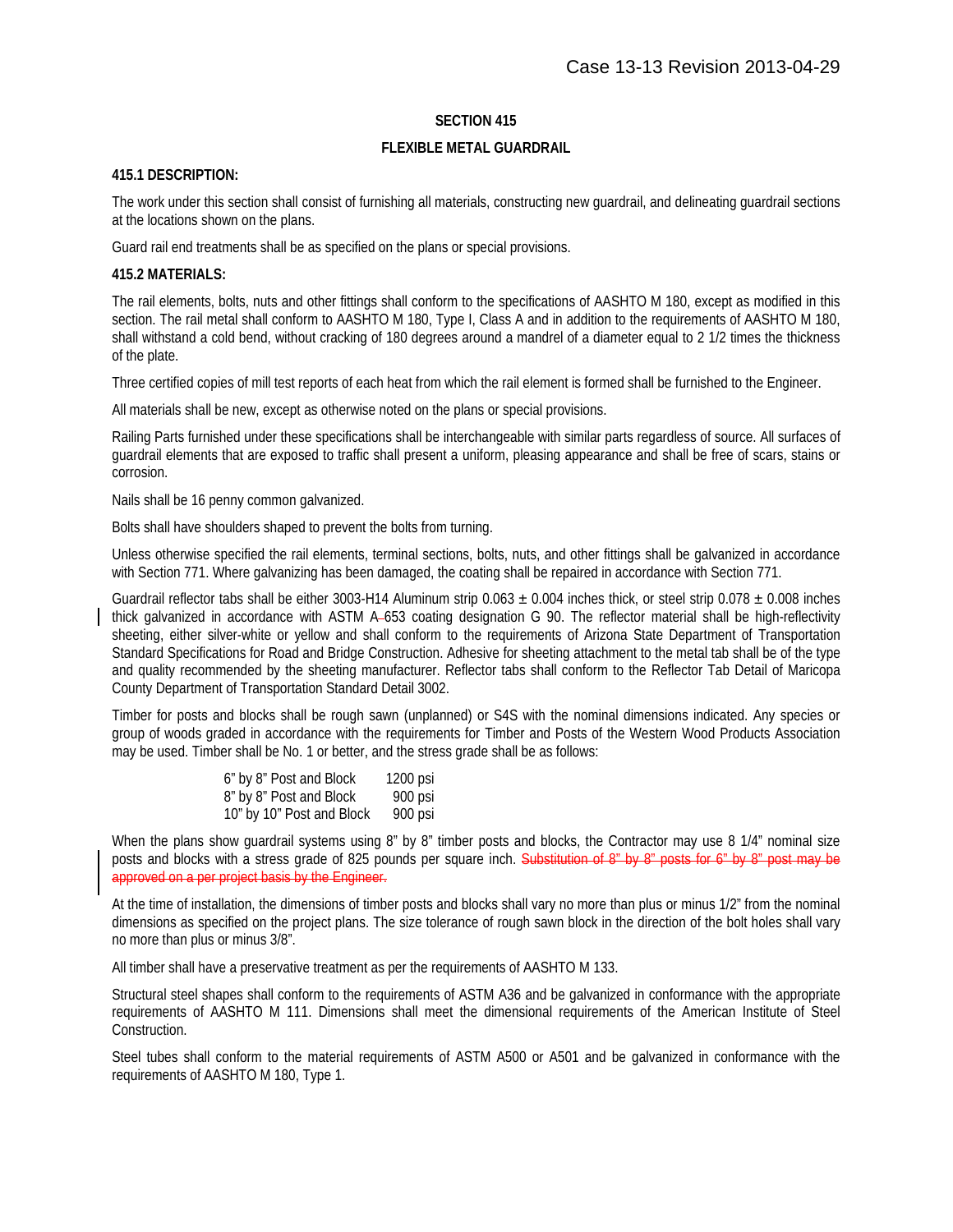# **415.3 CONSTRUCTION REQUIREMENTS:**

**415.3.1 General:** The construction of the various types of guardrail shall include the assembly and erection of all component parts complete at the locations shown on the project plans or as directed by the Engineer.

Posts shall be as indicated by plans, standard details, or special provisions. Only one type and size of post and block shall be used for any one continuous length of guardrail.

Terminal sections shall be installed in accordance with the manufacturer's recommendations.

Workmanship shall be equivalent to good commercial practice and all edges, bolt holes and surfaces shall be free of torn metal, burrs, sharp edges and protrusions.

The various types of guardrail shall be constructed with wood posts and wood blocks, except as otherwise noted on the plans.

The bolted connection of the rail element to the post shall withstand a 5,000 pound pull at right angles to the line of the railing. All metal work shall be fabricated in the shop. No punching, cutting or welding shall be done in the field, except as provided for by the project plans. All metal cut in the field shall be cleaned and the galvanizing repaired in accordance with Section 771.

Where field cutting or boring of wood posts and blocks is permitted, the affected areas shall be thoroughly swabbed with at least two passes of the same type of wood preservative as initially used.

Where wood posts with rectangular sections are used, the posts shall be set so that the longest dimension is perpendicular to the rail.

All bolts shall extend beyond the nuts a minimum of two threads, except that all bolts adjacent to pedestrian traffic shall be cut off flush to the nut.

Bolts extending more than 2" beyond the nut shall be cut off to less than  $\frac{1}{2}$ " beyond the nut.

Unless otherwise shown on the plans, bolts shall be torqued as follows:

| Diameter of Bolt | Torque, Foot/Pounds |
|------------------|---------------------|
| 5/8"             | 45-50               |
| 3/4"             | 70-75               |
| 7/8" and larger  | 120-125             |

All bolts, other than those specified to be torqued, shall be securely tightened.

When guardrail is being constructed under traffic, the work shall be conducted so as to constitute the least hazard to the public. Guardrail work shall be performed in the direction of traffic flow when feasible.

Any section of guardrail that is removed for modification shall be replaced within five calendar days of the date the guardrail is removed, unless otherwise directed by the Engineer. At the end of each day, incomplete guardrail sections having an exposed end toward oncoming traffic shall have an appropriate temporary protective end treatment acceptable to the Engineer set securely in place together with approved overnight traffic control devices set in place.

**415.3.2 Delineation:** The maximum spacing between reflector tabs shall not exceed six posts. The slotted part of the tab shall be installed under the mounting bolt head so that the Reflectorized surface of the tab faces oncoming traffic. The exposed ends of the slotted part of the tab shall be bent up against and then over the top of the bolt head. The color of the reflective portion of the barrier markers shall conform to the color of the adjacent edge line. Silver-faced reflector tabs shall be installed on the right hand side of all roadways, and yellow-faced tabs shall be installed on the left-hand side of one-way, or median divided roadways.

### All guardrail delineation shall be installed in accordance with the manufacturer's recommendations and as specified herein.

**415.3.3 Roadway Guardrail:** Wood posts shall be used for new guard rail installations unless otherwise indicated by plans or special provisions. Wood posts shall either be driven or placed in manually or mechanically dug holes; however, driven posts will not be permitted at locations where damage to the curb, gutter, sidewalk, buried items, shoulders or pavement might occur. The Engineer will be the sole judge as to whether driving of posts will be allowed. Driving of posts shall be accomplished in a manner that will prevent battering, burring, or distortion of the post. Any post which is damaged to the extent it is unfit for use in the finished work, as determined by the Engineer, shall be removed and replaced at no additional cost to the Agency.

The posts shall be firmly placed in the ground. The space around posts shall be backfilled with selected earth, free of rock, placed in layers approximately 4 inches thick and each layer shall be moistened and thoroughly compacted to the density of the surrounding material.